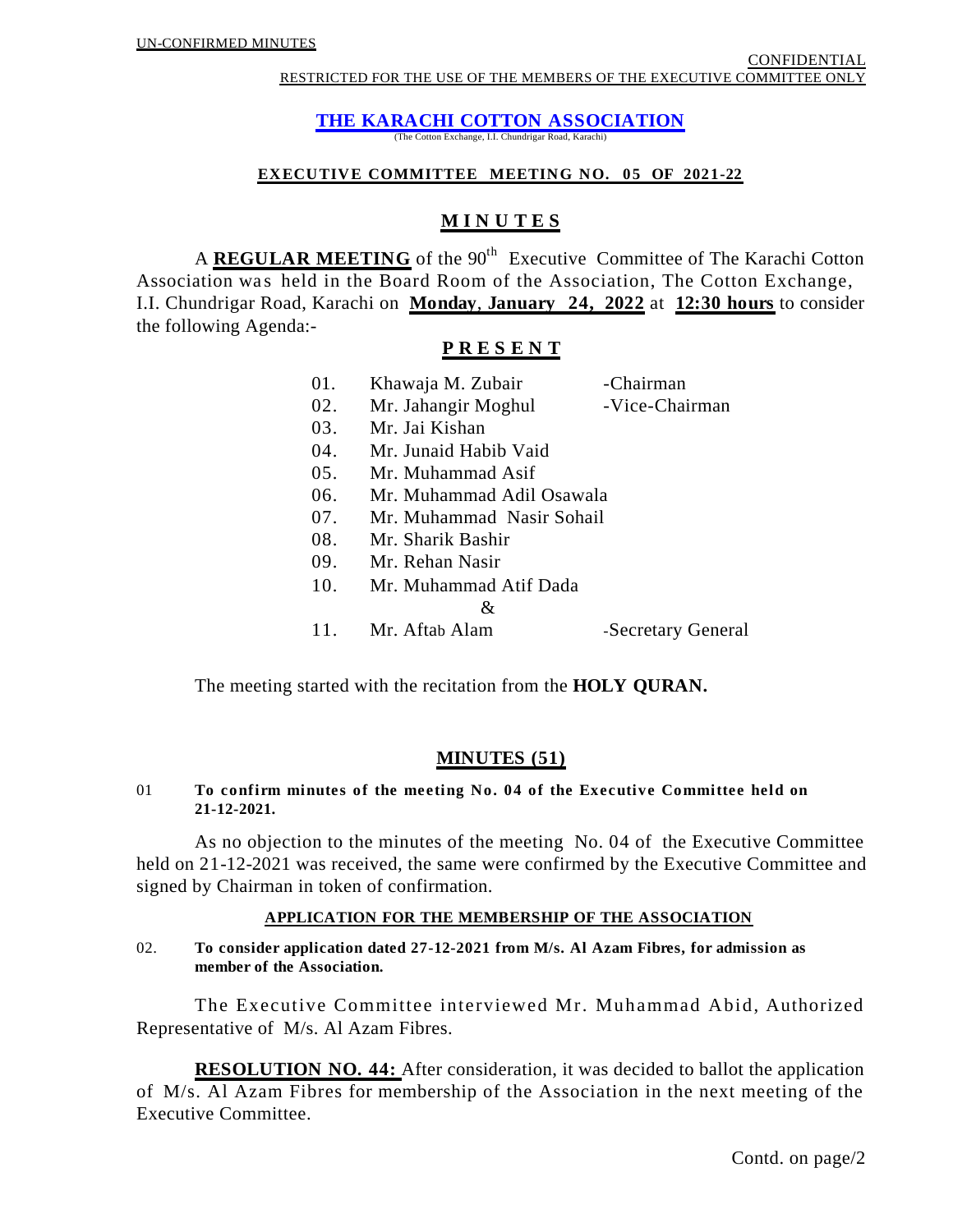#### **ANNUAL SUBSCRIPTION OF FPCCI (FOR THE FINANCIAL YEAR JANUARY 1, 2022 TO DECEMBER 31, 2022)**

03. **To consider letter dated 07-01-2022 received from FPCCI requesting for payment of Annual Membership Subscription of the FPCCI for the year 2022 (January-December).** 

The Executive Committee considered the working paper dated 20-01-2022 placed by the Secretariat on the above subject.

Chairman informed the Executive Committee that the FPCCI vide their letter dated 07-01-2022, requested the KCA to pay an amount of Rs. 40,000/- towards the Annual Membership Subscription of the FPCCI for the financial year, 2022 (January- December).

**RESOLUTION No. 45:** After consideration, the Executive Committee approved the payment of Rs. 40,000/- to the FPCCI towards Annual Membership Subscription of the FPCCI for the financial year 2022 (January -December).

#### **PURCHASE OF MEMBERSHIP CERTIFICATE BOOKS FROM FPCCI**

#### 04. **To consider letter dated 07-01-2022 received from FPCCI on the above subject.**

The Executive Committee considered letter dated 07-01-2022 received from FPCCI on the above subject.

**RESOLUTION No. 46:** After consideration, the Executive Committee approved the payment of Rs. 20,000/- to the FPCCI towards purchase of 2-Books of Membership Certificates (per Book 100 Certificates).

The Committee desired that FPCCI be suggested to provide Membership Certificate Books by printing the name of the Association and its Logo.

The Committee further desired that at the time of issuance of Membership Certificate of the KCA, seal of the Association be embossed thereon after pasting Golden Sticker.

#### **REQUEST FOR PAYMENT OF MAINTENANCE BALANCE AMOUNT TILL 31ST DECEMBER 2021 AGAINST ROOM NO. 406, THE COTTON EXCHANGE BUILDING**

#### 05. **To consider letter dated 03-01-2022 received from M/s. Indus Cotton Ginners, Member firm of this Association, on the above subject.**

The Executive Committee considered letter dated 03-01-2022 received from M/s. Indus Cotton Ginners on the above subject

Briefing the Executive Committee about the history of the case, Mr. Muhammad Atif Dada recalled the Committee that in the year 2017, a rent case was filed by the KCA in the Court of Law, through M/s. Mansoor Ahmad Khan & Co., Legal Advisors of the KCA, against M/s. Indus Cotton Ginners for eviction / recovery of outstanding rent as decided by the then Executive Committee vide its Resolution No. 102 dated 30-05-2017.

Contd. on page/3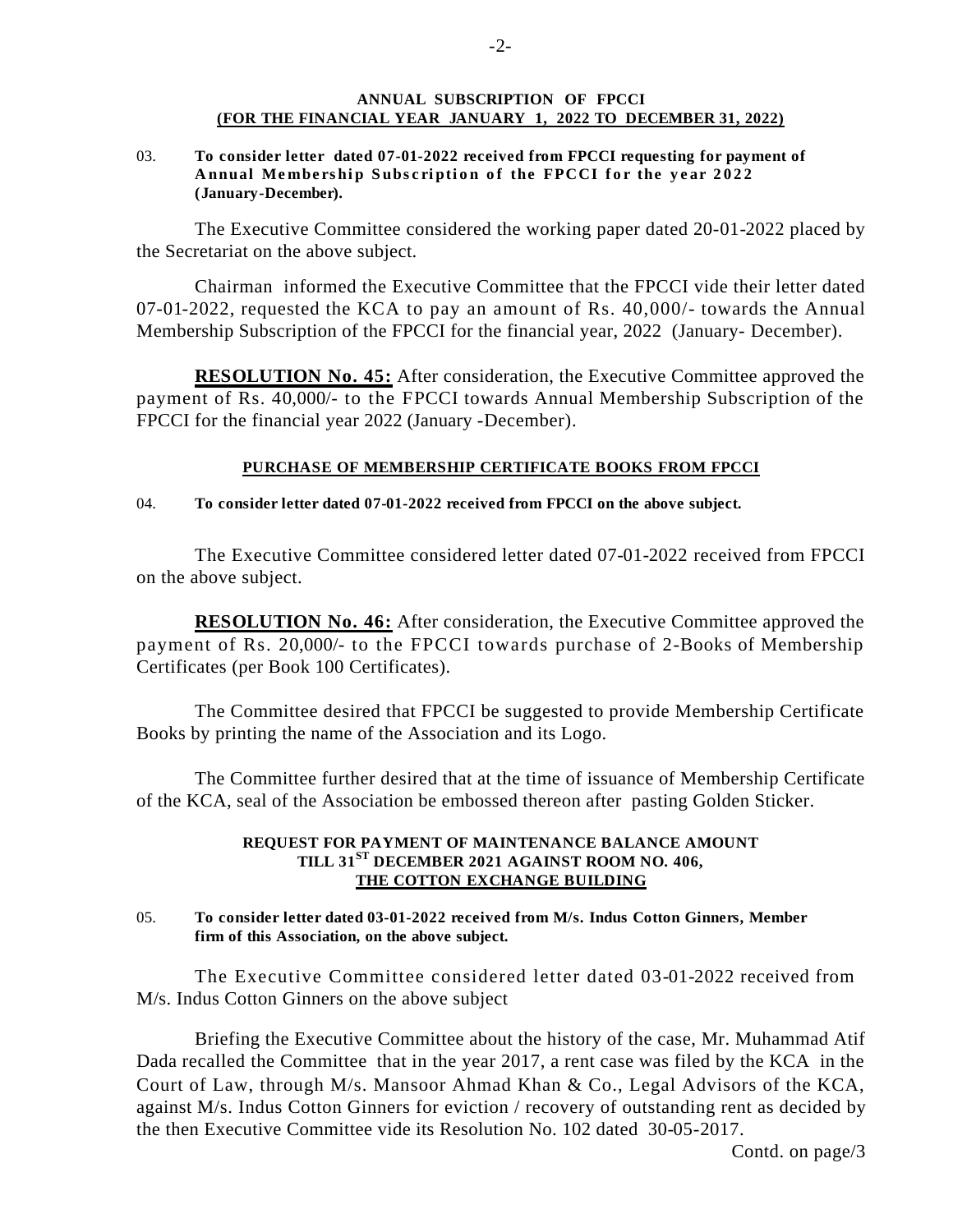He also recalled that on various hearings, the opponent, despite of coercive efforts, failed to appear in order to defend the case. The Honorable Court , therefore, allowed the application of the applicant and directed the opponent vide their Order dated 16-01-2018 to vacate the rented premises i.e. Room No. 406, measuring 1088 sq.ft. on the  $4<sup>th</sup>$  Floor at Cotton Exchange Building, Karachi and hand over the possession to applicant within 45 days from the date of Order referred to above.

He further recalled the Executive Committee that subsequently, M/s. Indus Cotton Ginners filed an application in the Court of Law for recalling the Exparte Order dated 16-01-2018. After few hearings, the Honorable Court vide their Order dated 03-04-2018 dismissed the said application and disposed-off the matter.

Subsequently, an Execution Application was filed by the KCA for the Judgment of the Honorable Court dated 16-01-2018 but the case had been settled between the KCA and M/s. Indus Cotton Ginners and outstanding rent and 50% Professional Fee of the Lawyer engaged by the KCA were paid by M/s. Indus Cotton Ginners to the KCA at that time, he added.

Mr. Muhammad Atif Dada apprised the Committee that according to his knowledge, M/s. Indus Cotton Ginners again stopped payment of rent etc since January 2020 to onward. Therefore, Rent Execution No. 15 of 2021 in Rent Case No. 633 of 2017 was filed by the KCA in the Court against M/s. Indus Cotton Ginners. The Court VII Sr.Civil Judge and Rent Controller, Karachi South vide their Order dated 29-10-2021 allowed the above referred Execution Application of the Karachi Cotton Association and directed the Bailiff of the Court on 22-12-2021 to put the Decree Holder in possession.

Accordingly, the Bailiff of the Court handed over the vacant possession of the Room No. 406, 4th Floor, Cotton Exchange Building, Karachi to the KCA and the Room No. referred to above was now under the custody of the KCA, he added.

Keeping in view of the position explained above, Mr. Muhammad Atif Dada, Mr. Muhammad Nasir Sohail, Mr. Junaid Habib Vaid, Mr. Muhammad Adil Osawala, Mr. Jai Kishan and Mr. Waqas Anwar were of the views that the request of M/s. Indus Cotton Ginners as contained in their letter dated 03-01-2022 should not be entertained / accepted.

**RESOLUTION No. 47:** After consideration, the Executive Committee did not accede to the request of M/s. Indus Cotton Ginners, as contained in their letter dated 03-01-2022, in backdrop of history of the case.

The Executive Committee also decided to rent out the Room No. 406,  $4<sup>th</sup>$  Floor, Cotton Exchange Building, Karachi to the interested members / Licensed Cotton Brokers of the Association by following past precedent / policy of the KCA.

The Executive Committee further decided that, in case, M/s. Indus Cotton Ginners shows their willingness to take on rent the Room No. 406,  $4<sup>th</sup>$  Floor, Cotton Exchange Building, Karachi to them again, they might only be eligible to do so if they pay all outstanding rent etc and all professional fee paid to the Lawyer (s) by the KCA in respect of filing of Rent Case No. 633 of 2017 and Execution Application No. 15 of 2021 against M/s. Indus Cotton Ginners in the Court of Law.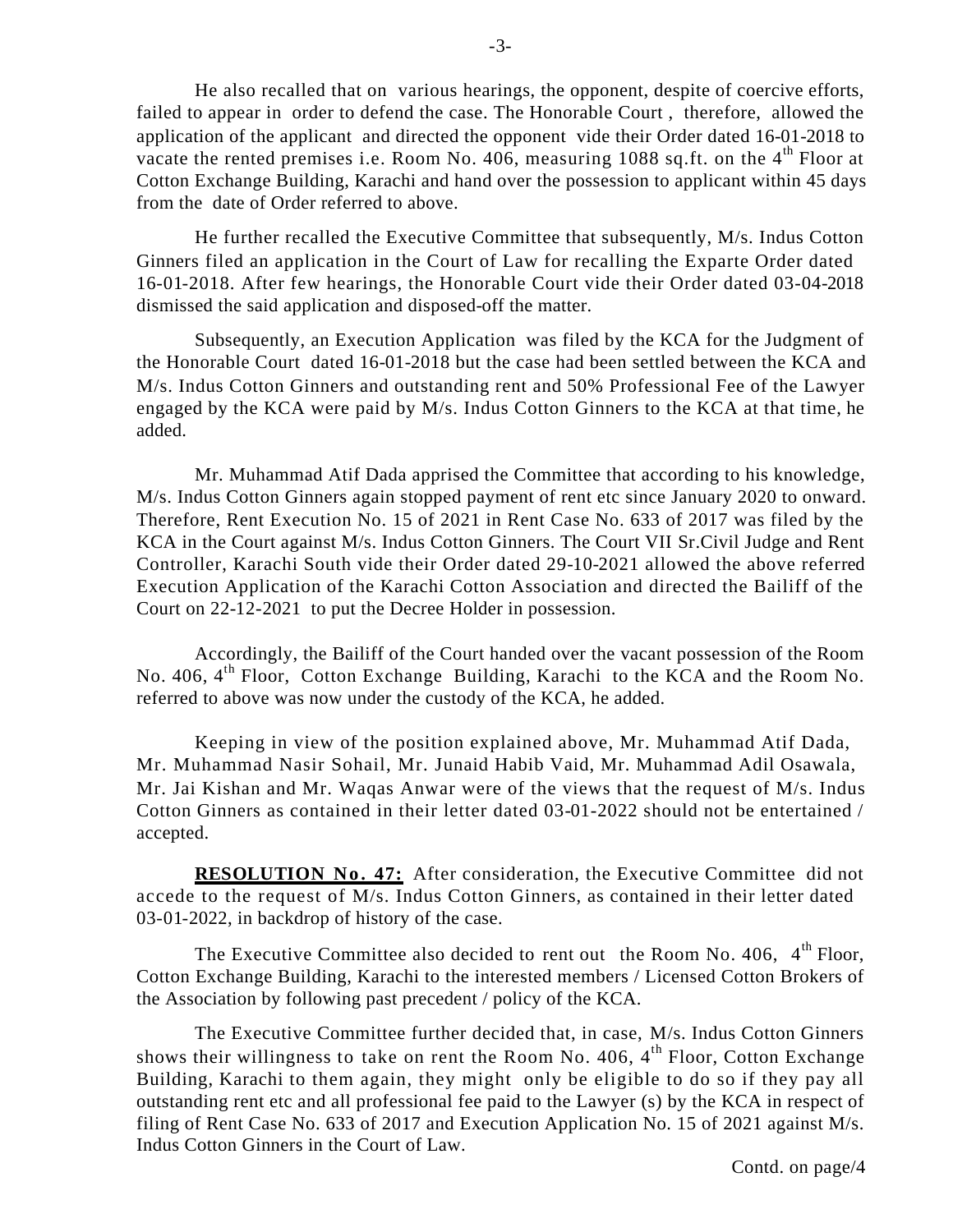#### **NOMINATION ON THE EXECUTIVE COMMITTEE OF THE KARACHI COTTON ASSOCIATION**

 06. **Letter dated 11-01-2022 received from the Ministry of Commerce, Government of Pakistan, Islamabad informing that Ms. Shaheen Syed, Director (Textile and Leather) TDAP, Karachi has been nominated as Member on the Executive Committee of the KCA for the year 2021-22 for information.** 

Chairman informed the Executive Committee that the Ministry of Commerce, Government of Pakistan, Islamabad, vide their letter dated 11-01-2022 had informed that Director, Textile & leather, Trade Development Authority of Pakistan, Karachi had been nominated as representative of Ministry of Commerce, Government of Pakistan on the Executive Committee of the KCA for the year 2021-22.

He also informed that earlier, the Ministry of Commerce, Government of Pakistan, Islamabad, vide their letter dated 20-10-2021 had nominated Director, Textile & Clothing Division, Trade Development Authority of Pakistan, Karachi as representative of Ministry of Commerce, Government of Pakistan on the Executive Committee of the KCA for the year 2021-22.

**RESOLUTION No. 48:** The Executive Committee welcomed the Director, Clothing and Leather, TDAP, Ministry of Commerce as Member on the Executive Committee of the KCA for the year 2021-22.

#### **BUILDING AND FINANCE COMMITTEE**

07. **Recommendations of the KCA's Building and Finance Committee as contained in the minutes of the meeting held on 03-01-2022, for approval**

**RESOLUTION No. 49:** After consideration, the Executive Committee approved the recommendations of the Building and Finance Committee as contained in its minutes of the meeting held on 03-01-2022.

#### **RATES COMMITTEE**

# 08. **To appoint the Rates Committee for the month of February, 2022.**

**RESOLUTION No. 50:** It was decided by the Executive Committee that the existing Rates Committee may continue for the month of February, 2022.

# **GRADE AND STAPLE MARGINS**

09. **Recommendations of the Grade and Staple Margins Committee of the KCA as contained in the minutes of its meetings held on 31-12-2021 and 14-01-2022 respectively.** 

**RESOLUTION No. 51:** The Executive Committee noted the recommendations of the Grade and Staple Margins Committee as contained in the minutes of its meetings held on 31-12-2021 and 14-01-2022.

#### **COTTON SITUATION**

#### 10. **To discuss the cotton situation.**

Discussing the Cotton Situation, the Executive Committee observed that according to PCGA's Report dated 18-01-2022, the arrivals of cotton in ginneries, as on 15-01-2022, were reported as 7.384 million bales as compared to 5.493 million bales in the corresponding period last year.